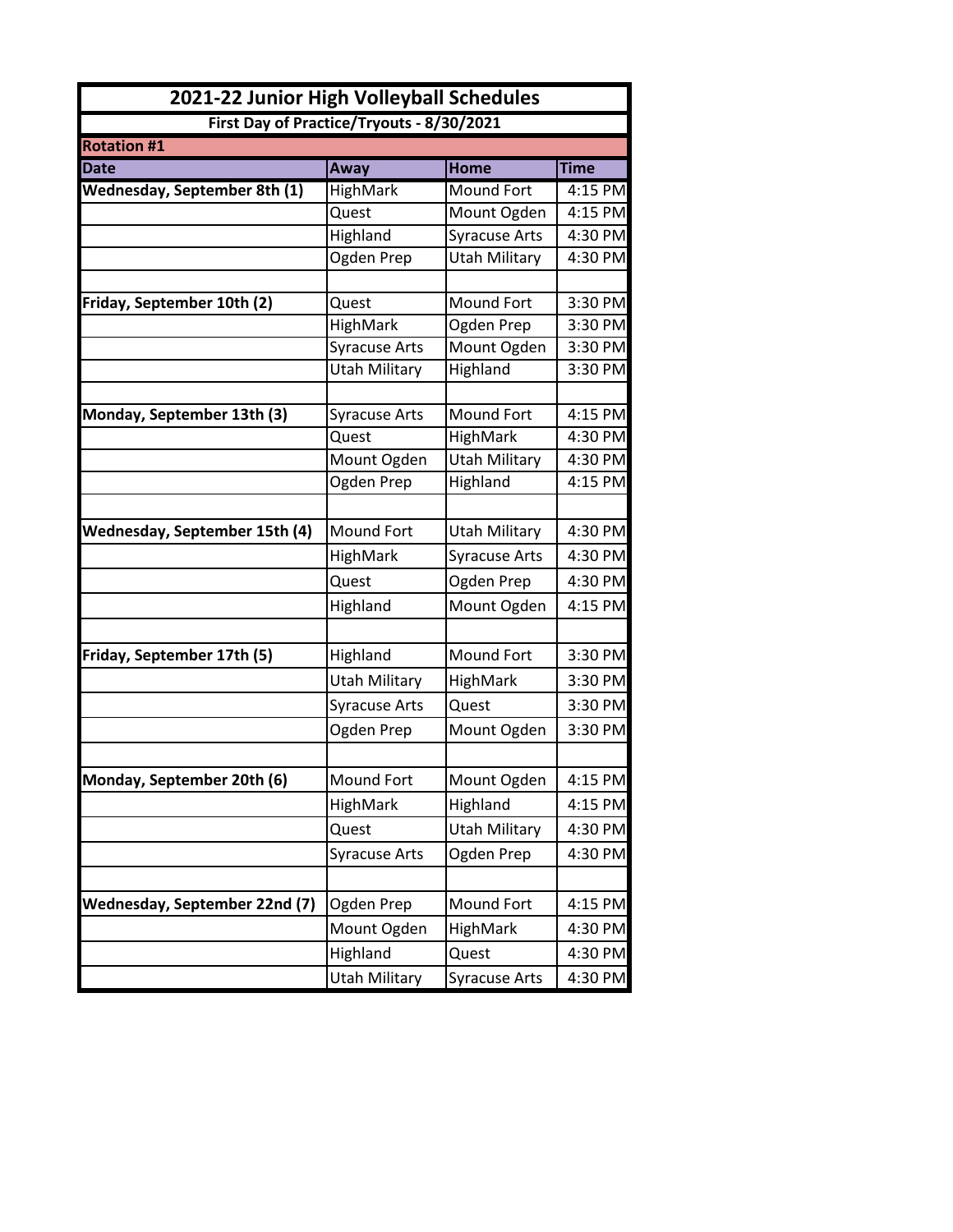| 2021-22 Junior High Volleyball Schedules |                      |                      |             |
|------------------------------------------|----------------------|----------------------|-------------|
|                                          |                      |                      |             |
| <b>Rotation #2</b>                       |                      |                      |             |
| <b>Date</b>                              | Away                 | <b>Home</b>          | <b>Time</b> |
| Friday, September 24th (8)               | <b>Mound Fort</b>    | HighMark             | 3:30 PM     |
|                                          | Mount Ogden          | Quest                | 3:30 PM     |
|                                          | <b>Syracuse Arts</b> | Highland             | 3:30 PM     |
|                                          | <b>Utah Military</b> | Ogden Prep           | $3:30$ PM   |
|                                          |                      |                      |             |
| Monday, September 27th (9)               | <b>Mound Fort</b>    | Quest                | 4:30 PM     |
|                                          | Ogden Prep           | HighMark             | 4:30 PM     |
|                                          | Mount Ogden          | <b>Syracuse Arts</b> | 4:30 PM     |
|                                          | Highland             | <b>Utah Military</b> | 4:30 PM     |
|                                          |                      |                      |             |
| Wednesday, September 29th (10)           | Mound Fort           | <b>Syracuse Arts</b> | 4:30 PM     |
|                                          | HighMark             | Quest                | 4:30 PM     |
|                                          | <b>Utah Military</b> | Mount Ogden          | 4:15 PM     |
|                                          | Highland             | Ogden Prep           | 4:30 PM     |
|                                          |                      |                      |             |
| Friday, October 1st (11)                 | <b>Utah Military</b> | Mound Fort           | 3:30 PM     |
|                                          | <b>Syracuse Arts</b> | HighMark             | 3:30 PM     |
|                                          | Ogden Prep           | Quest                | 3:30 PM     |
|                                          | Mount Ogden          | Highland             | 3:30 PM     |
|                                          |                      |                      |             |
| Monday, October 4th (12)                 | <b>Mound Fort</b>    | Highland             | 4:15 PM     |
|                                          | HighMark             | <b>Utah Military</b> | 4:30 PM     |
|                                          | Quest                | <b>Syracuse Arts</b> | 4:30 PM     |
|                                          | Mount Ogden          | Ogden Prep           | 4:30 PM     |
|                                          |                      |                      |             |
| Wednesday, October 6th (13)              | Mount Ogden          | <b>Mound Fort</b>    | 4:15 PM     |
|                                          | Highland             | HighMark             | 4:30 PM     |
|                                          | <b>Utah Military</b> | Quest                | 4:30 PM     |
|                                          | Ogden Prep           | <b>Syracuse Arts</b> | 4:30 PM     |
|                                          |                      |                      |             |
|                                          |                      |                      |             |
| Friday, October 8th (14)                 | Mound Fort           | Ogden Prep           | 3:30 PM     |
|                                          | HighMark             | Mount Ogden          | 3:30 PM     |
|                                          | Quest                | Highland             | 3:30 PM     |
|                                          | <b>Syracuse Arts</b> | <b>Utah Military</b> | 3:30 PM     |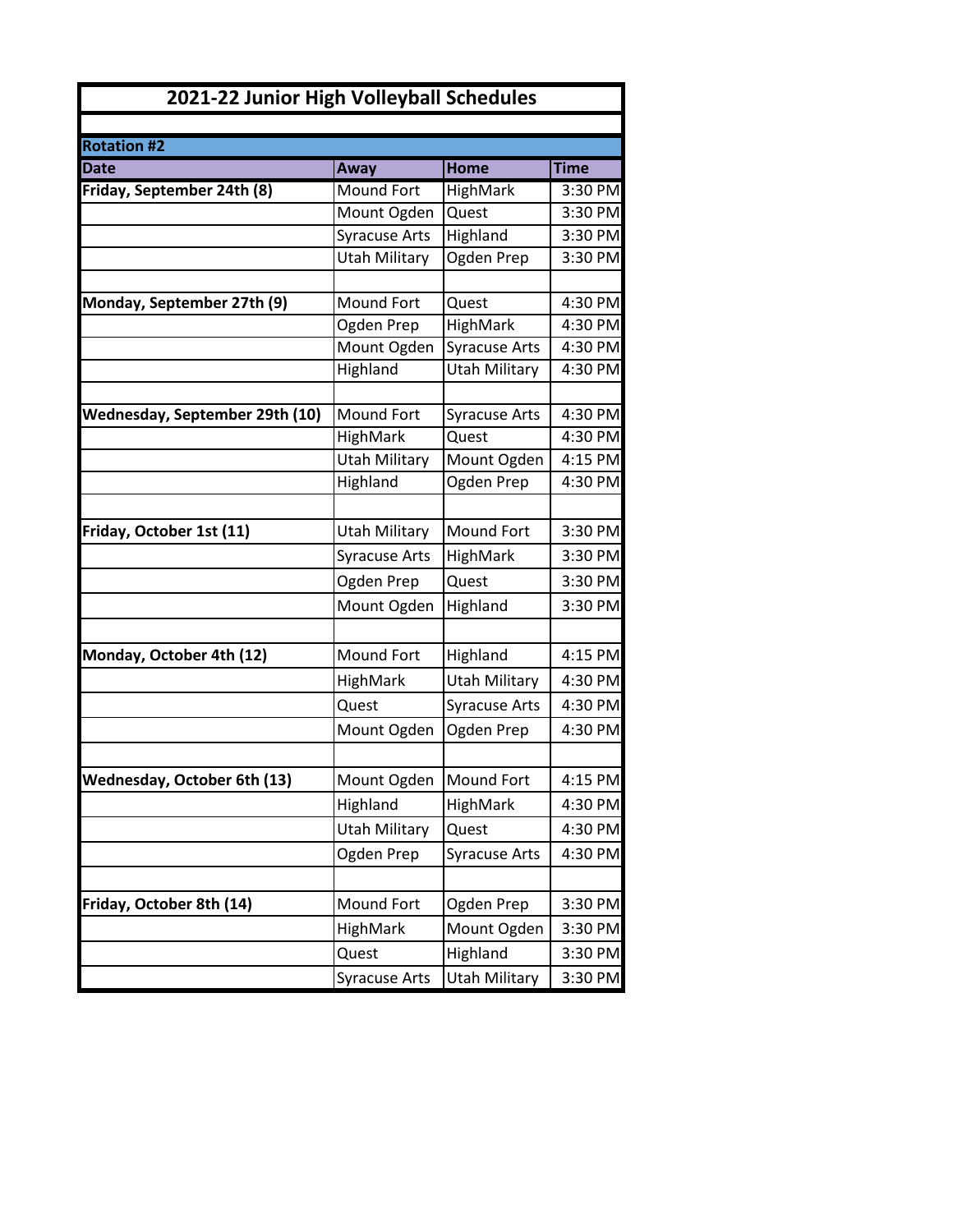| 2021-22 Junior High Volleyball Schedules       |            |                    |              |
|------------------------------------------------|------------|--------------------|--------------|
|                                                |            |                    |              |
| <b>Semi-finals &amp; Championship</b>          |            |                    |              |
| <b>Date</b>                                    | Away       | <b>Home</b>        | <b>Time</b>  |
| Monday, October 11th (15)                      | Seed #4    | Seed #1            | 4:30 PM      |
| (Semi-finals)                                  | Seed #3    | Seed #2            | 4:30 PM      |
| Wednesday, October 13th (16)<br>(Championship) | Lower Seed | <b>Higher Seed</b> | 4:30 PM      |
|                                                |            |                    |              |
| <b>TEAM (Sites)</b>                            | Away       | Home               | <b>Total</b> |
| <b>Highland</b>                                | 7          | 7                  | 14           |
| <b>HighMark</b>                                | 7          | 7                  | 14           |
| <b>Utah Military</b>                           | 7          | 7                  | 14           |
| <b>Mound Fort</b>                              | 7          | 7                  | 14           |
| <b>Mount Ogden</b>                             | 7          | 7                  | 14           |
| <b>Ogden Prep</b>                              | 7          | 7                  | 14           |
| <b>Quest</b>                                   | 7          | 7                  | 14           |
| <b>Syracuse Arts</b>                           | 7          | 7                  | 14           |

| <b>TEAM (Opponents)</b> | Highland   | <b>HighMark</b> | <b>Utah Military</b> | <b>Mound Fort</b> | <b>Mount Ogden</b> |
|-------------------------|------------|-----------------|----------------------|-------------------|--------------------|
| <b>Highland</b>         | N/A        | 9/20, 10/6      | 9/10, 9/27           | 9/17, 10/4        | 9/15, 10/1         |
| <b>HighMark</b>         | 9/20, 10/6 | N/A             | 9/17, 10/4           | 9/8, 9/24         | 9/22, 10/8         |
| <b>Utah Military</b>    | 9/10, 9/27 | 9/17, 10/4      | N/A                  | 9/15, 10/1        | 9/13, 9/29         |
| <b>Mound Fort</b>       | 9/17, 10/4 | 9/8, 9/24       | 9/15, 10/1           | N/A               | 9/20, 10/6         |
| <b>Mount Ogden</b>      | 9/15, 10/1 | 9/22, 10/8      | 9/13, 9/29           | 9/20, 10/6        | N/A                |
| <b>Ogden Prep</b>       | 9/13, 9/29 | 9/10, 9/27      | 9/8, 9/24            | 9/22, 10/8        | 9/17, 10/4         |
| <b>Quest</b>            | 9/22, 10/8 | 9/13, 9/29      | 9/20, 10/6           | 9/10, 9/27        | 9/8, 9/24          |
| <b>Syracuse Arts</b>    | 9/8, 9/24  | 9/15, 10/1      | 9/22, 10/8           | 9/13, 9/29        | 9/10, 9/27         |

| 9/8, 9/24<br>9/10, 9/27<br>9/13, 9/29<br>9/15, 10/1<br>9/17, 10/4<br>9/20, 10/6 | Pairings   |  |  |
|---------------------------------------------------------------------------------|------------|--|--|
|                                                                                 |            |  |  |
|                                                                                 |            |  |  |
|                                                                                 |            |  |  |
|                                                                                 |            |  |  |
|                                                                                 |            |  |  |
|                                                                                 |            |  |  |
|                                                                                 | 9/22, 10/8 |  |  |